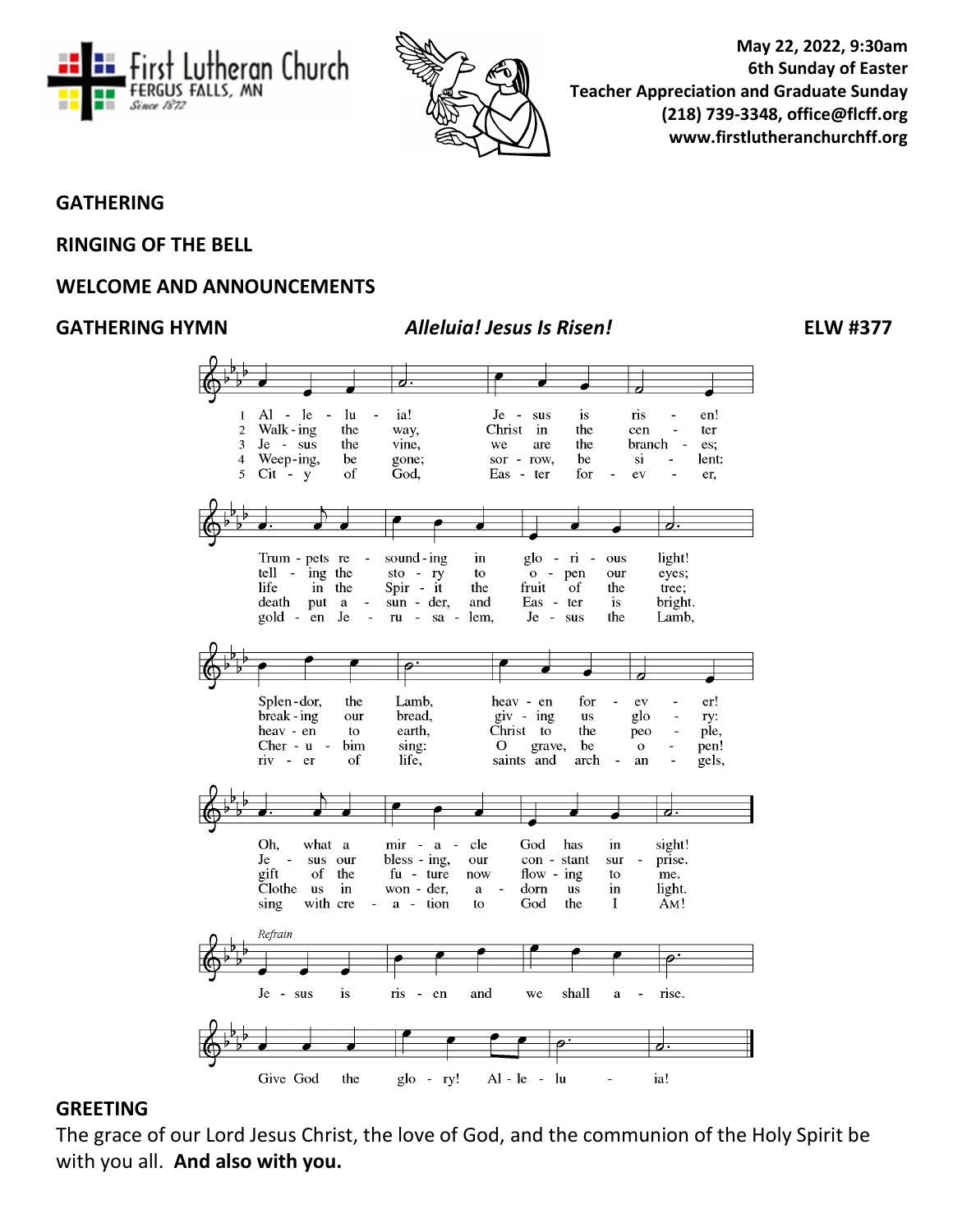## **CONFESSION AND FORGIVENESS**

In the name of the Father, and of the  $\pm$  Son, and of the Holy Spirit. **Amen.** 

God of all mercy and consolation, come to the help of your people, turning us from our sin to live for you alone. Give us the power of your Holy Spirit that we may confess our sin, receive your forgiveness, and grow into the fullness of Jesus Christ, our Savior and Lord. **Amen.**

Let us confess our sin in the presence of God and of one another.

Most merciful God, **we confess that we are captive to sin and cannot free ourselves. We have sinned against you in thought, word, and deed, by what we have done and by what we have left undone. We have not loved you with our whole heart; we have not loved our neighbors as ourselves. For the sake of your Son, Jesus Christ, have mercy on us. Forgive us, renew us, and lead us, so that we may delight in your will and walk in your ways, to the glory of your holy name. Amen.**

In the mercy of almighty God, Jesus Christ was given to die for us, and for his sake God forgives us all our sins. As a called and ordained minister of the church of Christ, and by his authority, I therefore declare to you the entire forgiveness of all your sins, in the name of the Father, and of the  $\pm$  Son, and of the Holy Spirit.

**Amen.**

# **CANTICLE OF PRAISE page 149**

#### **PRAYER OF THE DAY**

Let us pray. **Bountiful God, you gather your people into your realm, and you promise us food from your tree of life. Nourish us with your word, that empowered by your Spirit we may love one another and the world you have made, through Jesus Christ, our Savior and Lord, who lives and reigns with you and the Holy Spirit, one God, now and forever. Amen.**

**ANTHEM** *"Let the Children Come" arr. Martin* **SENIOR CHOIR**

## **CHILDREN'S MESSAGE KRISTY WICKLUND**

## **READING: ACTS 16:9-15**

<sup>9</sup>During the night Paul had a vision: there stood a man of Macedonia pleading with him and saying, "Come over to Macedonia and help us."  $10$ When he had seen the vision, we immediately tried to cross over to Macedonia, being convinced that God had called us to proclaim the good news to them.  $11$ We set sail from Troas and took a straight course to Samothrace, the following day to Neapolis,  $12$  and from there to Philippi, which is a leading city of the district of Macedonia and a Roman colony. We remained in this city for some days.  $^{13}$ On the sabbath day we went outside the gate by the river, where we supposed there was a place of prayer; and we sat down and spoke to the women who had gathered there.  $^{14}$ A certain woman named Lydia, a worshiper of God, was listening to us; she was from the city of Thyatira

**KYRIE page 147**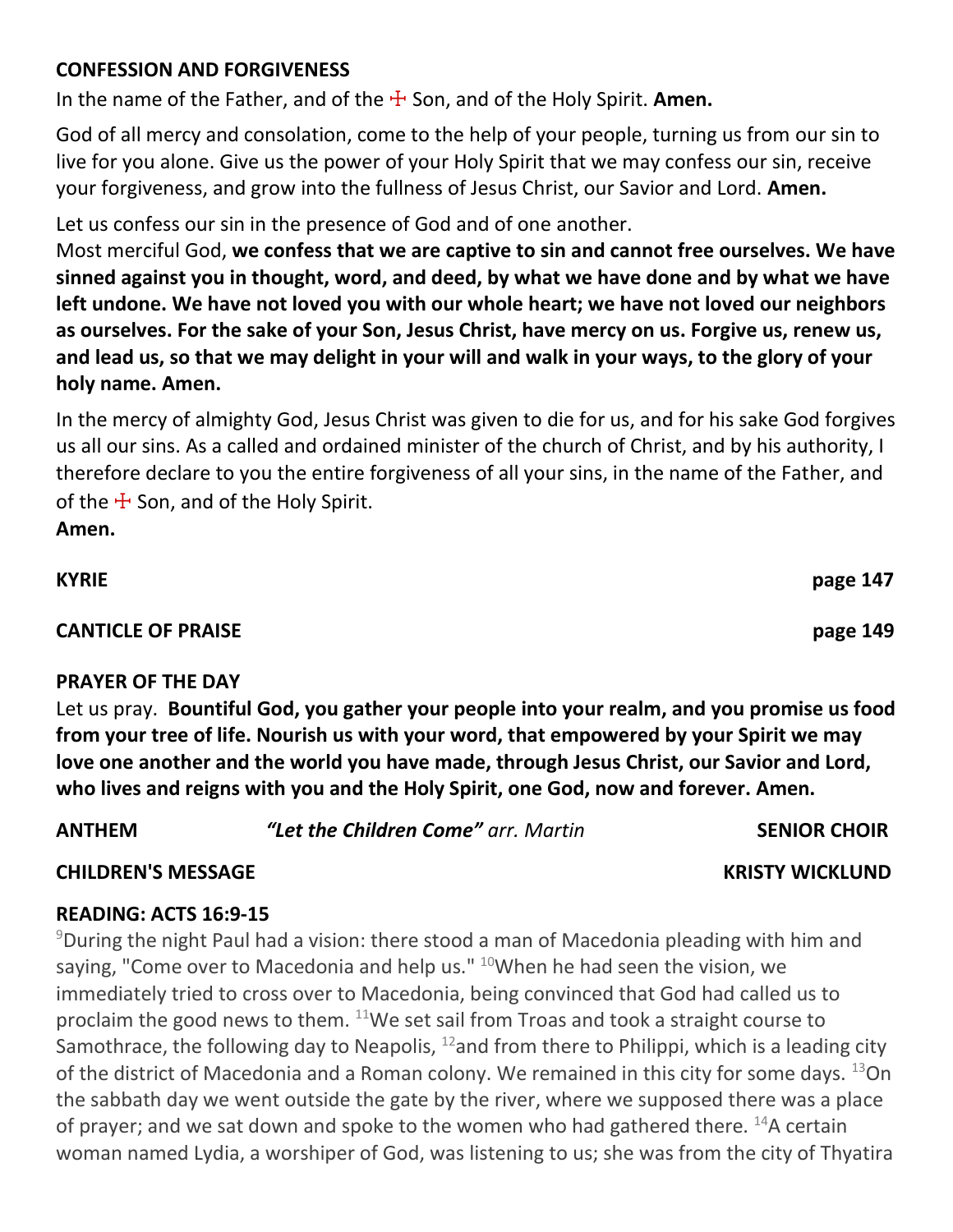and a dealer in purple cloth. The Lord opened her heart to listen eagerly to what was said by Paul. <sup>15</sup>When she and her household were baptized, she urged us, saying, "If you have judged me to be faithful to the Lord, come and stay at my home." And she prevailed upon us The word of the Lord. **Thanks be to God.**

## **GOSPEL: JOHN 14:18-29**

# The holy gospel according to John. **Glory to you, O Lord.**

 $18I$  will not leave you orphaned; I am coming to you.  $19In$  a little while the world will no longer see me, but you will see me; because I live, you also will live. 20 On that day you will know that I am in my Father, and you in me, and I in you.  $21$ They who have my commandments and keep them are those who love me; and those who love me will be loved by my Father, and I will love them and reveal myself to them." <sup>22</sup>Judas (not Iscariot) said to him, "Lord, how is it that you will reveal yourself to us, and not to the world?" <sup>23</sup>Jesus answered him, "Those who love me will keep my word, and my Father will love them, and we will come to them and make our home with them. 24Whoever does not love me does not keep my words; and the word that you hear is not mine, but is from the Father who sent me.

 $25I$  have said these things to you while I am still with you.  $26But$  the Advocate, the Holy Spirit, whom the Father will send in my name, will teach you everything, and remind you of all that I have said to you. <sup>27</sup>Peace I leave with you; my peace I give to you. I do not give to you as the world gives. Do not let your hearts be troubled, and do not let them be afraid. <sup>28</sup>You heard me say to you, 'I am going away, and I am coming to you.' If you loved me, you would rejoice that I am going to the Father, because the Father is greater than I. <sup>29</sup>And now I have told you this before it occurs, so that when it does occur, you may believe.

The gospel of the Lord. **Praise to you, O Christ.**

## **SERMON "***Got Peace?***" PASTOR TIFFANY SUNDEEN**

*Graduates and parents please walk to the front of the sanctuary during the hymn of the day.*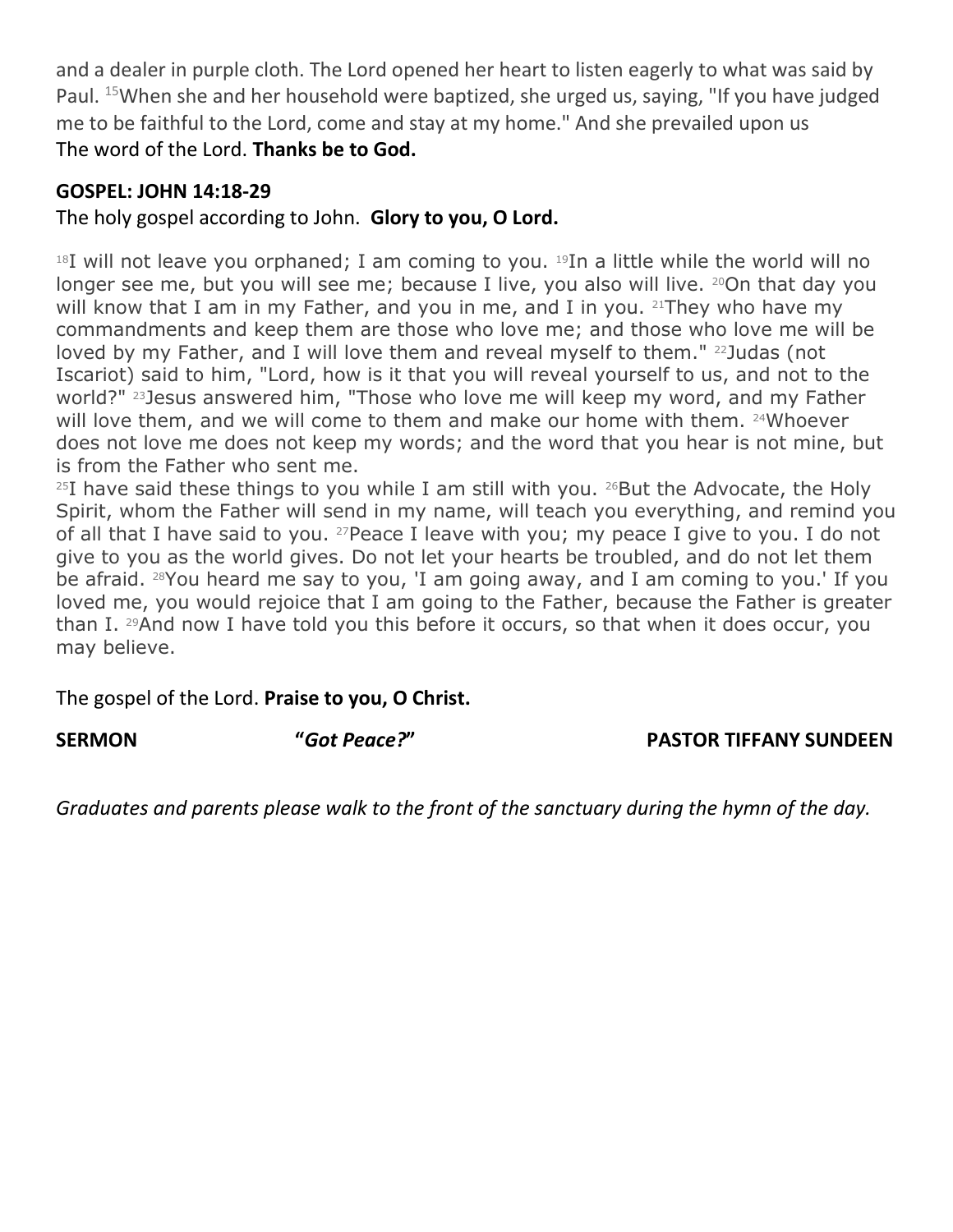**HYMN OF THE DAY** *Canticle of the Turning* **ELW #723**



Wipe a - way all tears, for the dawn draws near, and the world is a-bout to turn.

#### **BLESSING OF THE GRADUATES**

Just as this quilt surrounds you, know that the love, thoughts, hopes, and prayers of your congregational family surround you always! Like a warm Comforter, God is always with you to give you His comfort.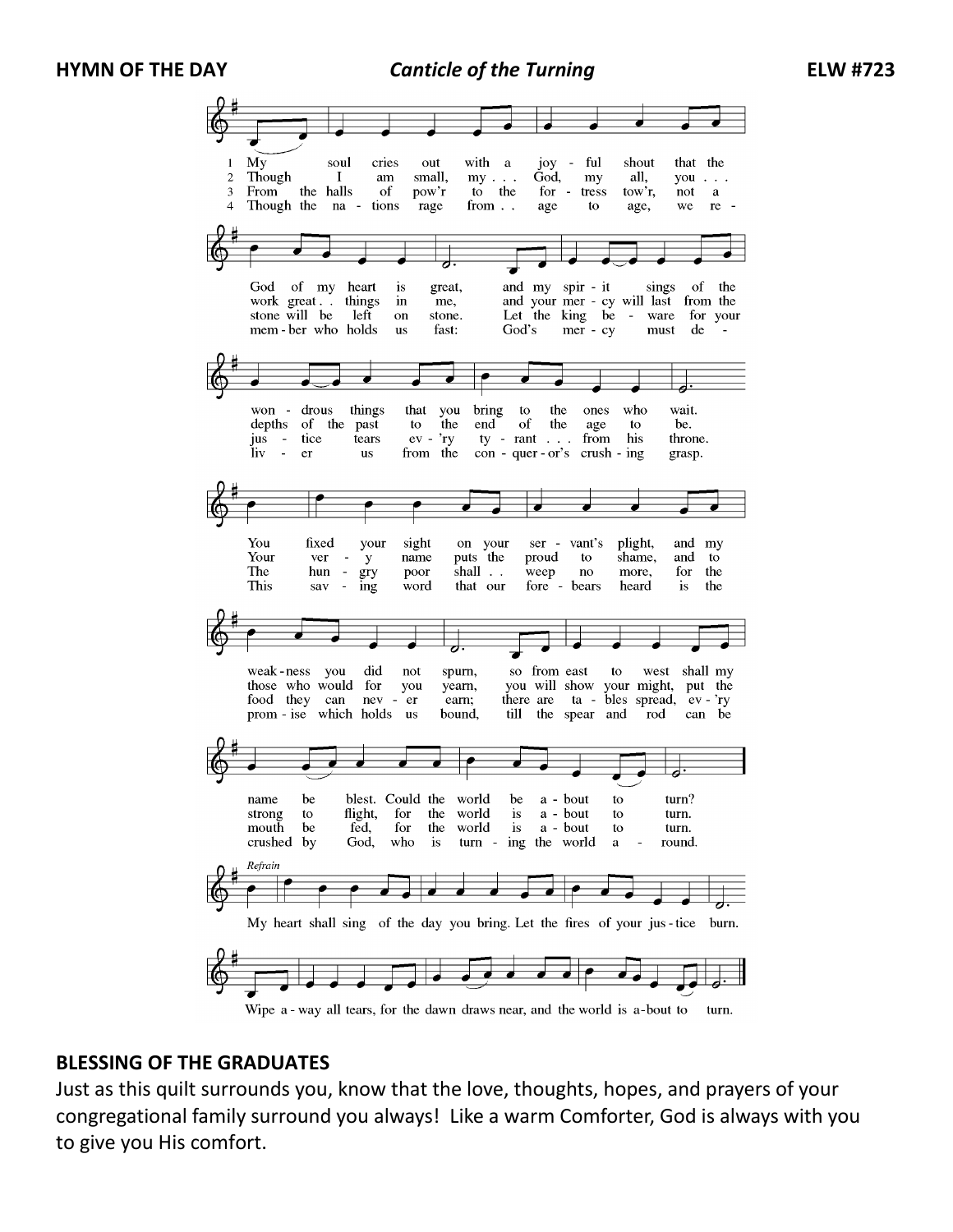#### **APOSTLES' CREED**

**I believe in God, the Father almighty, creator of heaven and earth.**

**I believe in Jesus Christ, God's only Son, our Lord, who was conceived by the Holy Spirit, born of the virgin Mary, suffered under Pontius Pilate, was crucified, died, and was buried; he descended to the dead. On the third day he rose again; he ascended into heaven, he is seated at the right hand of the Father, and he will come to judge the living and the dead. I believe in the Holy Spirit, the holy catholic church, the communion of saints, the forgiveness of sins, the resurrection of the body, and the life everlasting. Amen.**

## **PRAYERS OF THE PEOPLE**

God, in your mercy, **hear our prayer. Amen.**

**OFFERING "***Shepherd Me Lord", arr. Gershon, Kingsley* **SENIOR CHOIR**

#### **OFFERING PRAYER**

Let us pray. **Blessed are you, O God, ruler of heaven and earth. Day by day you shower us with blessings. As you have raised us to new life in Christ, give us glad and generous hearts, ready to praise you and to respond to those in need, through Jesus Christ, our Savior and Lord. Amen.**

#### **WORDS OF INSTITUTION**

#### **LORD'S PRAYER**

**Our Father, who art in heaven, hallowed be thy name, thy kingdom come, thy will be done, on earth as it is in heaven.**

**Give us this day our daily bread; and forgive us our trespasses, as we forgive those who trespass against us; and lead us not into temptation, but deliver us from evil. For thine is the kingdom, and the power, and the glory, forever and ever. Amen.**

## **COMMUNION DISTRIBUTION**

| <b>COMMUNION HYMNS</b> | When Peace like a River (It Is Well with My Soul) | <b>ELW #785</b> |
|------------------------|---------------------------------------------------|-----------------|
|                        | All Who Hunger, Gather Gladly                     | <b>ELW #461</b> |
|                        | Come, Let Us Eat                                  | <b>ELW #491</b> |

#### **BLESSING**

Almighty God, Father,  $\pm$  Son, and Holy Spirit, bless you now and forever. **Amen.**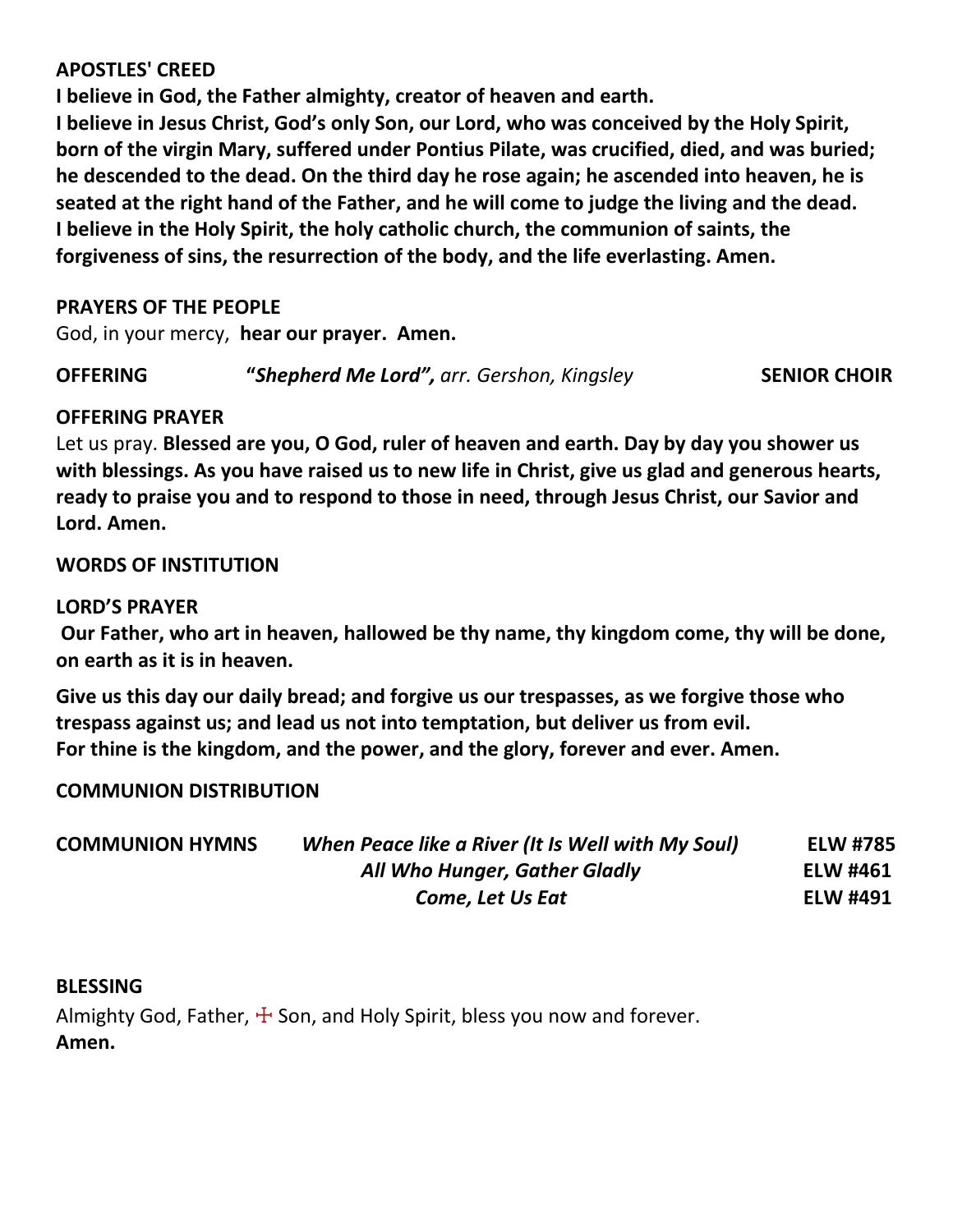**SENDING HYMN** *My Life Flows On in Endless Song* **ELW #763**



Text: Robert Lowry, 1826-1899 Music: HOW CAN I KEEP FROM SINGING, Robert Lowry, alt.

#### **DISMISSAL**

Go in peace. Remember the poor. **Thanks be to God.**

From sundaysandseasons.com. Copyright © 2022 Augsburg Fortress. All rights reserved.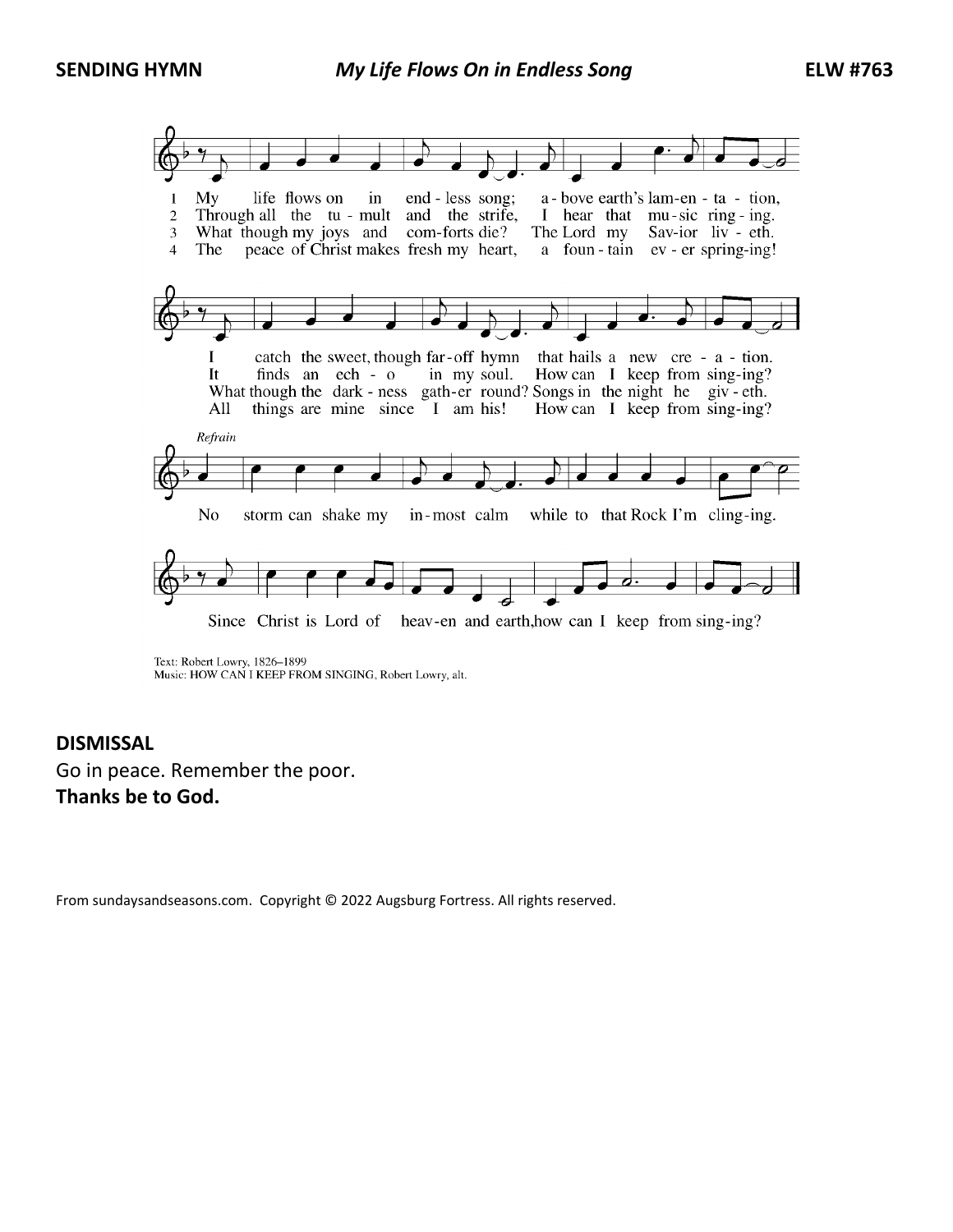# **Sunday, May 22: Teacher Appreciation & Graduate Sunday**

- 9:30 am Worship with Holy Communion, followed by coffee/fellowship *Narthex*
- 10:30am Altar Guild meeting
- 10:45am-11:15am Sunday School & Butterflies
- 11:00am all Church Picnic followed by Parking Lot Games, Fellowship Hall

## **Monday, May 23:**

- 7:00am Men's Bible Study, *Kairos Room*
- 9:00am-3:00pm Love Days Quilters

#### **Tuesday, May 24: June Messenger Articles Due!**

- 12:00 pm Yoga, *Fellowship Hall*
- 5:00pm 150<sup>th</sup> Anniversary Committee Meeting
- 5:30pm Yoga, *Fellowship Hall*

#### **Wednesday, May 25:**

- 9:30 am Al Anon
- 10:00 am AA
- 1:00 pm Cookie Monster AA
- 1:00 pm Hannah Circle, *Fellowship Hall*
- 3:30-4:30 pm FLY K-6 @*Northern Aire Lanes*
- 5:00 pm OA

## **Thursday, May 26:**

• No events scheduled

## **Friday, May 27:**

• Office Closed

## **Saturday, May 28:**

• No events scheduled

## **Next Sunday, May 29:**

• 9:30 am Worship with Holy Communion, followed by coffee/fellowship *Narthex* 

**Welcome to 1st Lutherani** \* We are delighted that you have joined us for worship. \* The invitation to Holy **Communion comes from our** Lord Jesus. You do not need to be a member, or Lutheran, to receive Holy Communion. All who trust Christ's promises are welmme.

\* Children are sometimes wiggly and noisy. We don't mind. They are always welcome here. If your small children are needing to move around or need comforting, there is space in the back of the Sanctuary with quiet toys and a rocking chair.

\* If you have prayer concerns, please be sure to let the church office know. Church phone number is 739-3348.